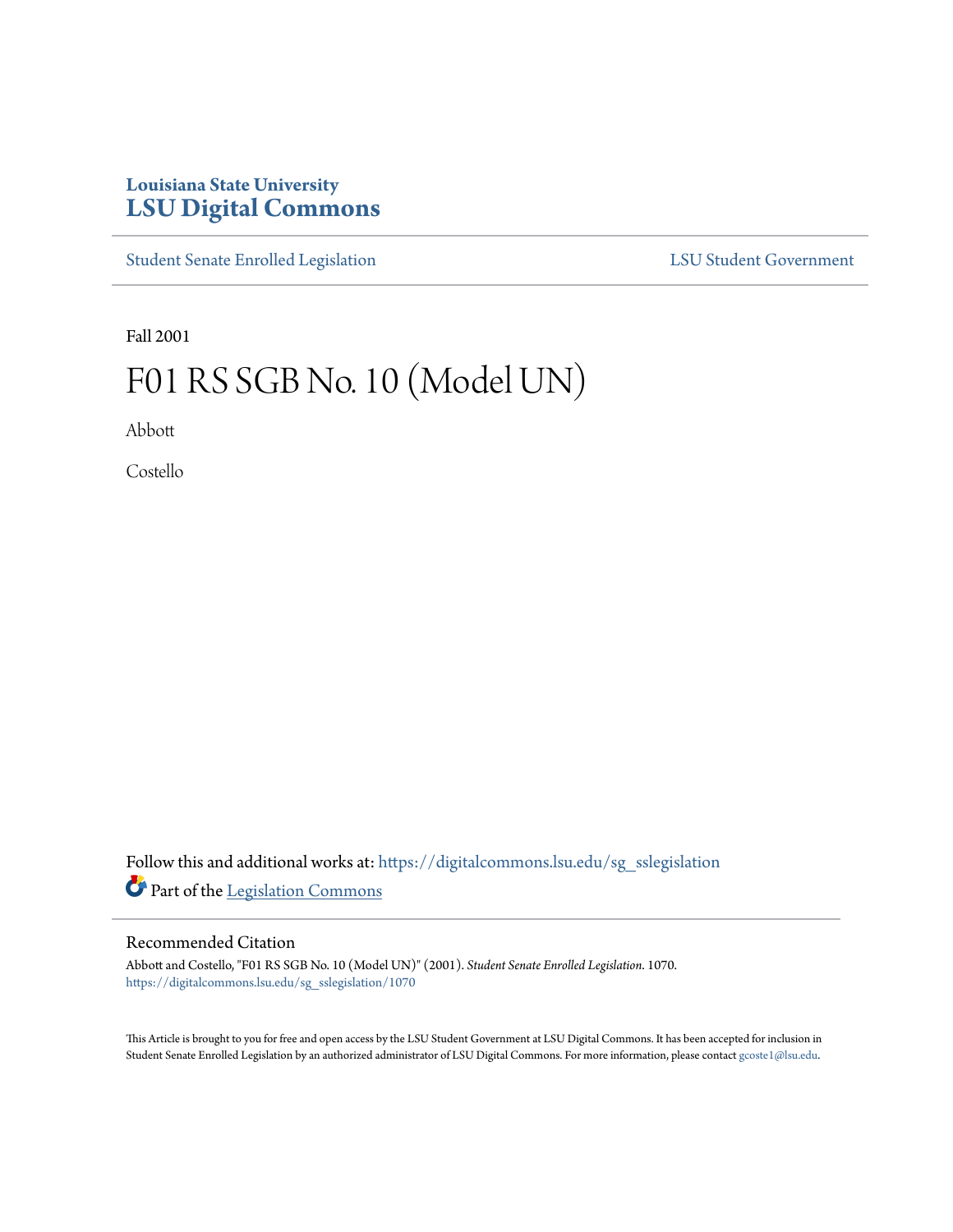**STUDENT GOVERNMENT FINAL**

[LOUISIANA STATE UNIVERSITY]

#### **STUDENT SENATE 17 OCTOBER, 2001 SGB NO. 10 BY: SENATORS ABBOTT & COSTELLO**

## **A BILL**

TO APPROPRIATE TWO THOUSAND ONE HUNDRED FOURTEEN DOLLARS AND EIGHTY-SIX CENTS (\$2,114.86) TO THE MODEL UNITED NATIONS OF LSU FOR TRAVEL TO AND LODGING AT THE SOUTHERN REGIONAL MODEL UNITED NATIONS CONFERENCE IN ATLANTA, GA.

- **PARAGRAPH 1:** WHEREAS, MODEL UNITED NATIONS (MUN) IS AN ACADEMIC ORGANIZATION COMMITTED TO GIVING FUTURE LEADERS AN UNDERSTANDING OF THE PROBLEMS OUR WORLD FACES, AND
- **PARAGRAPH 2:** WHEREAS, IN ORDER TO EXERCISE THIS UNDERSTANDING IN AN ACTIVE ARENA FOR DEBATE ON INTERNATIONAL ISSUES WITHIN THE CONTEXTS AND CONSTRAINTS OF MULTILATERAL DIPLOMACY, MEMBERS MUST ATTEND CONFERENCES AND SIMULATIONS HOSTED BY MUN ORGANIZATIONS FROM AROUND THE COUNTRY, AND
- **PARAGRAPH 3:** WHEREAS, THE SOUTHERN REGIONAL MUN COMPRISES ALL THE RELEVANT ASPECTS OF THE UNITED NATIONS, INCLUDING SIMULATIONS OF THE SECURITY COUNCIL AND GENERAL ASSEMBLY, AND
- **PARAGRAPH 4:** WHEREAS, THE TOTAL COST OF SENDING 14 MEMBERS OF MUN OF LSU TO ATTEND THE SOUTHERN REGIONAL MUN IN ATLANTA, GA, IS \$5,649.60, AND
- **PARAGRAPH 5:** WHEREAS, MUN OF LSU HAS RAISED OVER \$700.00 IN MEMBERSHIP DUES AND A CLUB FUNDRAISER TOWARDS THIS EVENT AND CONTINUES TO SEEK FUNDING FROM OTHER SOURCES, AND,
- PARAGRAPH 6: WHEREAS, MUN OF LSU IS IN NEED OF AN ADDITIONAL \$2,824.80 TO FURTHER DEFRAY THE COSTS OF TRANSPORTATION AND LODGING.
- **PARAGRAPH 7:** THEREFORE, BE IT ENACTED BY THE LSU A&M STUDENT SENATE THAT MODEL UNITED NATIONS OF LSU BE GIVEN TWO THOUSAND ONE HUNDRED FOURTEEN DOLLARS AND EIGHTY-SIX CENTS (\$2,114.86) TO ATTEND THE SOUTHERN REGIONAL UNITED NATIONS CONFERENCE IN ATLANTA, GA.